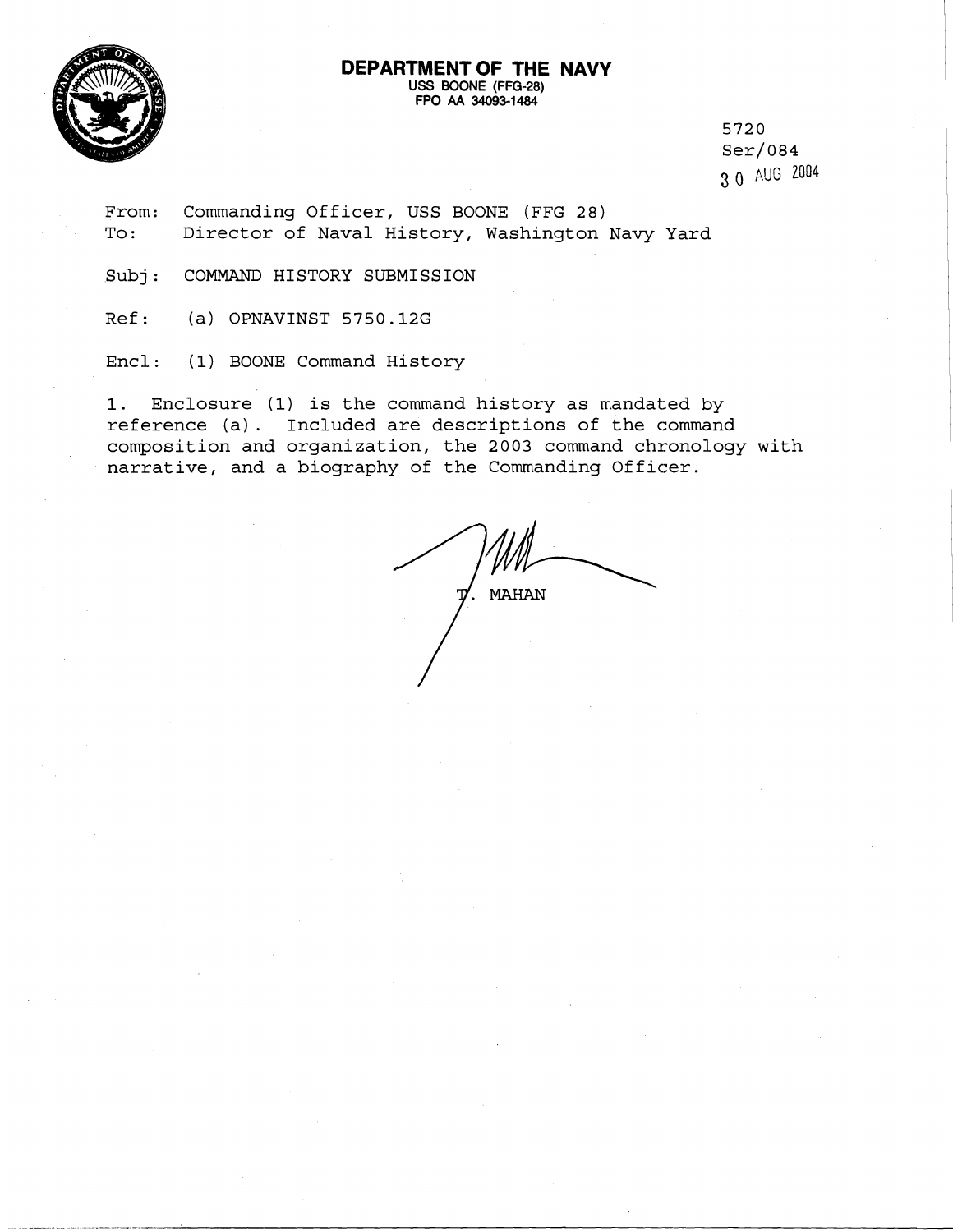## **USS BOONE (FFG 28) COMMAND HISTORY COMMAND COMPOSITION AND ORGANIZATION**

USS BOONE (FFG 28) is a member of the Oliver Hazard Perry class of Guided Missile Frigates. Her mission is to provide local area protection to battle groups, replenishment groups, amphibious forces, military and mercantile shipping and to conduct USW operations in conjunction with other sea control forces to ensure use of essential sea lanes of communications.

Along with her sister ships of the class, BOONE represents a break with tradition in many ways; a gas turbine powered propulsion plant with variable pitch propellers, austere manning accompanied by a high degree of computerized automation, a fully integrated combat system, two SH-GOB helicopter hangars, auxiliary propulsion units (placed to maximize maneuverability) and a ship control console that provides steering and speed control directly from the bridge via a single Helmsman/Lee Helmsman.

The assets that BOONE has to call upon to accomplish her mission include the rapid fire, dual purpose 76mm gun; a Close-In Weapons System, 20mm, 6 barrel "gattling" gun, capable of firing 3000 rounds per minute at an incoming air target; antisubmarine torpedo tubes; and two SH-60 Light Airborne Multi-Purpose System (LAMPS) MK I11 helicopters. 2003 was marked by the removal of the MK13 Guided Missile Launching System and MK92 Single Track Illumination Radar as part of a FFG cost saving measure.

USS BOONE is a Naval Reserve Frigate, assigned to Commander, Destroyer Squadron Six and is based in Naval Station Mayport, Florida. Her Commanding Officer was Walter L. Towns, CDR, USN.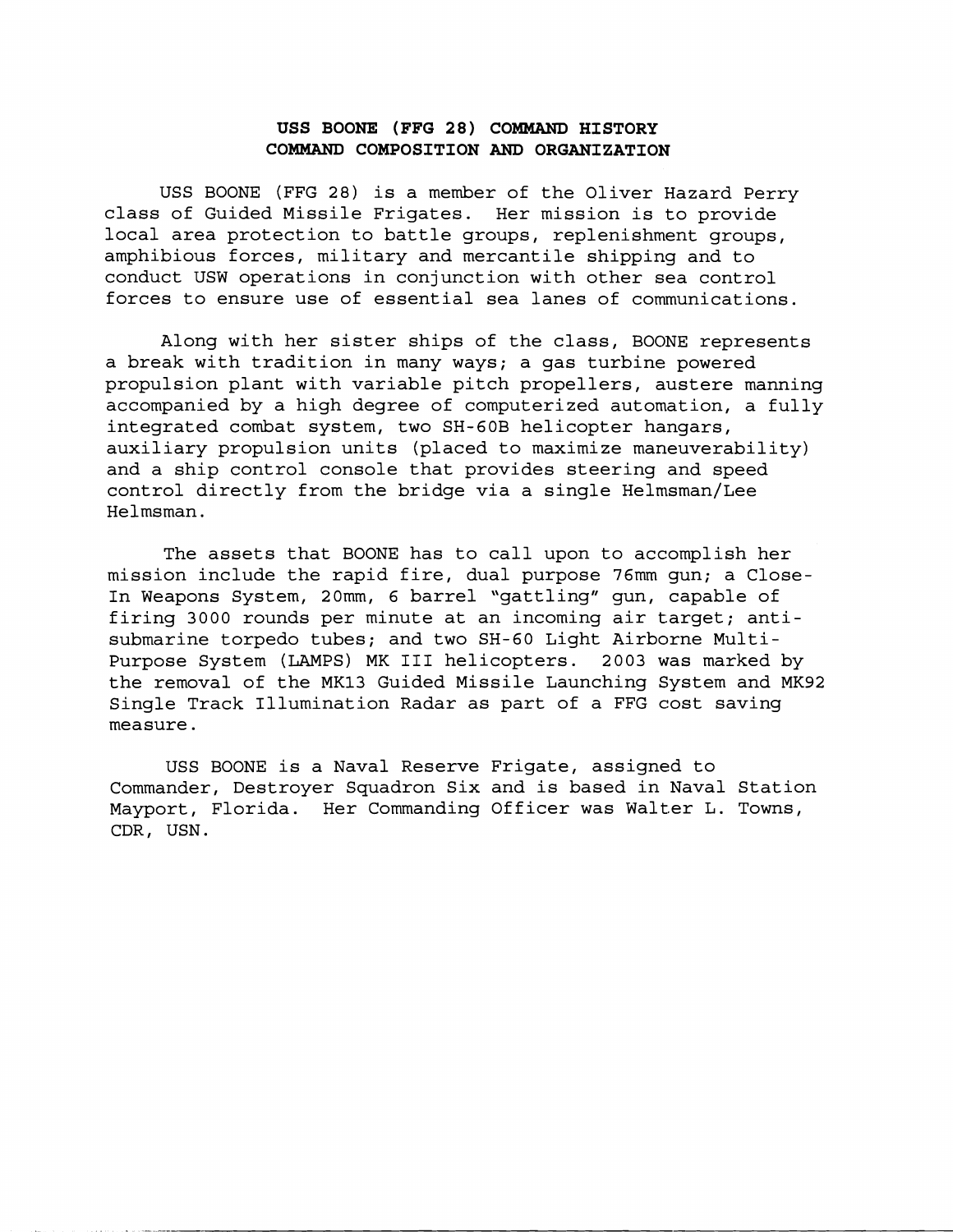## **USS BOONE (FFG 28) COBMAND HISTORY 2003 CHRONOLOGY**

| 01JAN-06JAN        | UNDERWAY - CD OPS DEPLOYMENT CARIBBEAN       |
|--------------------|----------------------------------------------|
| 07JAN              | INPORT GUATANAMO BAY, CUBA                   |
| 08JAN-16JAN        | UNDERWAY - CD OPS DEPLOYMENT CARIBBEAN       |
| 17JAN              | INPORT COLON, PANAMA/TRANSIT PANAMA CANAL    |
| 18JAN-24JAN        | UNDERWAY - CD OPS DEPLOYMENT EASTERN PACIFIC |
| 25JAN-26JAN        | INPORT PANAMA CITY, PANAMA                   |
| <b>27JAN-11FEB</b> | UNDERWAY - CD OPS DEPLOYMENT EASTERN PACIFIC |
| $12$ FEB           | INPORT PANAMA CITY, PANAMA                   |
| 13FEB              | UNDERWAY - TRANSIT PANAMA CANAL              |
| $14$ FEB-16FEB     | UNDERWAY - CD OPS DEPLOYMENT CARIBBEAN       |
| <b>17FEB-09MAR</b> | UNITAS (44-03)                               |
| 17FEB-20FEB        | INPORT ROOSEVELT ROADS, PUERTO RICO          |
| $21$ FEB-27FEB     | UNDERWAY - UNITAS CARIBBEAN                  |
| <b>28FEB-04MAR</b> | INPORT ST THOMAS, VIRGIN ISLANDS             |
| <b>05MAR-08MAR</b> | UNDERWAY - UNITAS CARIBBEAN                  |
| 09MAR-11MAR        | INPORT ROOSEVELT ROADS, PUERTO RICO          |
| <b>12MAR-18MAR</b> | UNDERWAY - CD OPS DEPLOYMENT CARIBBEAN       |
| <b>19MAR-21MAR</b> | INPORT CARTAGENA, COLOMBIA                   |
| <b>22MAR-29MAR</b> | UNDERWAY - CD OPS DEPLOYMENT CARIBBEAN       |
| 3 OMAR             | INPORT MIAMI, FL TO PICK UP TIGERS           |
| 31MAR              | UNDERWAY - ENROUTE TO MAYPORT                |
| 01APR              | ARRIVE MAYPORT, FL                           |
| 01APR-11MAY        | INPORT MAYPORT                               |
| 11APR-12APR        | RESERVE WEEKEND                              |
| 10MAY-11MAY        | RESERVE WEEKEND                              |
| 12MAY-14MAY        | UNDERWAY - ENROUTE TO NEWPORT, RI            |
| 15MAY-19MAY        | INPORT NEWPORT, RI (SWOS SCHOOL SHIP)        |
| 20MAY              | UNDERWAY - ENROUTE TO NEW YORK               |
| 21MAY-28MAY        | INPORT NEW YORK CITY (FLEET WEEK)            |
| 29MAY-30MAY        | UNDERWAY - ENROUTE TO MAYPORT                |
| 31MAY-09JUN        | INPORT MAYPORT                               |
| 07JUN-08JUN        | RESERVE WEEKEND                              |
| 10JUN-12JUN        | UNDERWAY - ENROUTE TO BOSTON, MA             |
| 13JUN-16JUN        | INPORT BOSTON, MA (BUNKER HILL DAY)          |
| 17JUN-18JUN        | UNDERWAY - ENROUTE TO YORKTOWN, VA           |
| 19JUN-20JUN        | INPORT YORKTOWN, VA                          |
| 21JUN-22JUN        | UNDERWAY - NBOA ASW/POMCERT                  |
| 23JUN-25JUN        | UNDERWAY - ENROUTE TO GLOUCESTER, MA         |
| 26JUN-30JUN        | INPORT GLOUCESTER, MA (ST PETER FIESTA)      |
| 01JUL-03JUL        | UNDERWAY - ENROUTE TO MAYPORT                |
| 04JUL-130CT        | INPORT MAYPORT (SRA 30 JUL - 13 OCT)         |
| 12JUL-13JUL        | RESERVE WEEKEND                              |
| 09AUG-10AUG        | RESERVE WEEKEND                              |
| 13SEP-14SEP        | RESERVE WEEKEND                              |
| 110CT-120CT        | RESERVE WEEKEND                              |
| 140CT-170CT        | UNDERWAY - JAX OPAREA                        |
| 180CT-17NOV        | INPORT MAYPORT                               |
| <b>VONe0-70N80</b> | RESERVE WEEKEND                              |
| 18NOV-20NOV        | UNDERWAY - JAX OPAREA                        |
| <b>21NOV-23NOV</b> | INPORT NASSAU BAHAMAS                        |
| <b>24NOV-25NOV</b> | UNDERWAY - ENROUTE TO MAYPORT                |
| 26NOV-06DEC        | INPORT MAYPORT (INITIAL ASSESSMENT 5 DEC)    |
| 07DEC              | UNDERWAY - PEARL HARBOR MEMORIAL CEREMONY    |
| 13DEC-14DEC        | RESERVE WEEKEND                              |
| 08DEC-31DEC        | INPORT MAYPORT                               |
| 18DEC-31DEC        | HOLIDAY STANDOWN                             |

and the communication are all communi-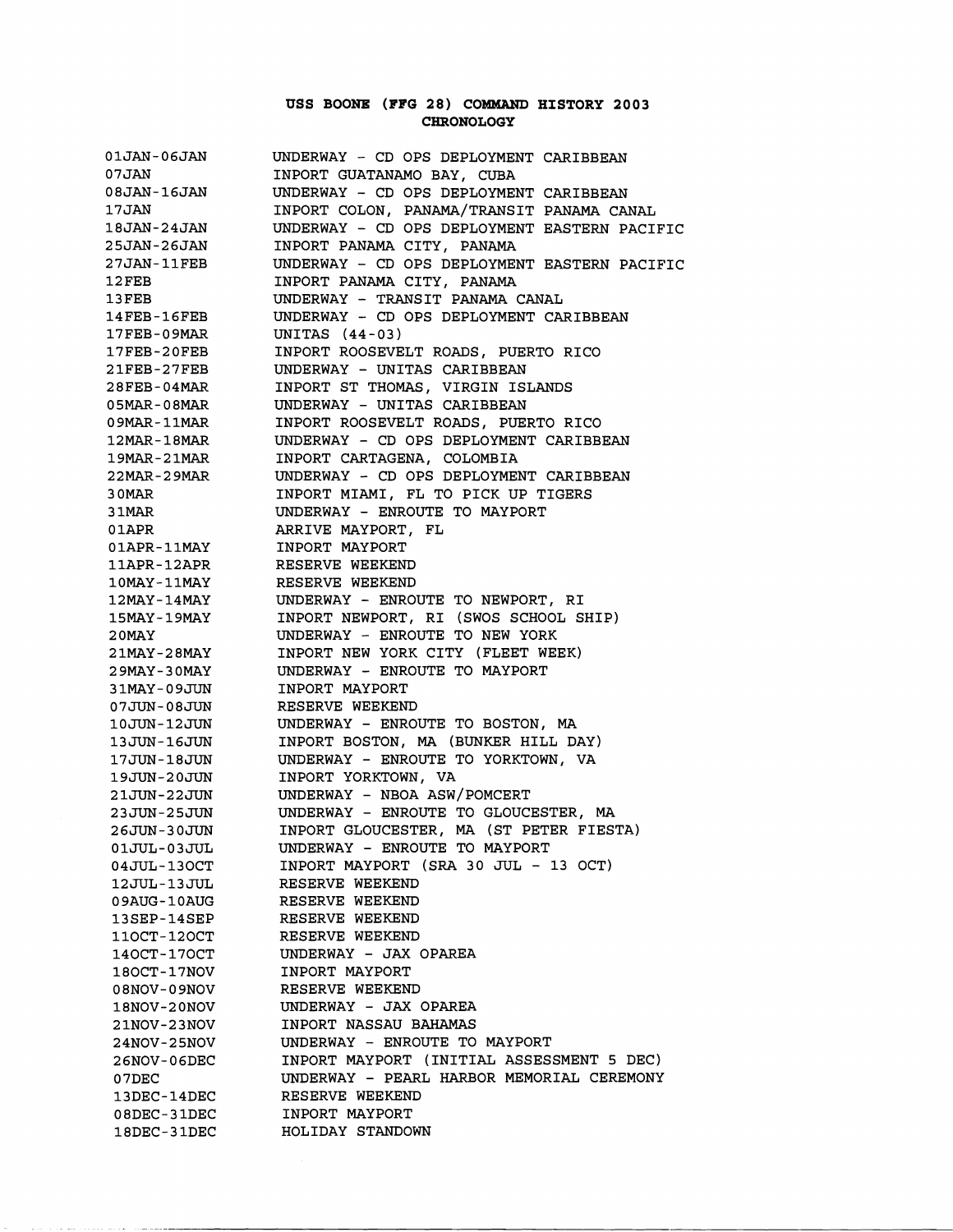## **USS BOONE (FFG 28) COMMAND HISTORY 2003 NARRATIVE**

BOONE began 2003 on Counter Drug Operations deployment in the Caribbean Sea and Eastern Pacific Ocean. Ports visited included Gulfito, Costa Rica; Panama City, Panama; Guantanamo Bay, Cuba and Cartegena, Colombia. BOONE went through a very successful Counter Drug Operations deployment, conducting over 50 rights of approach inquiries and 10 boardings, seizing 10 narcotics smugglers and confiscating nearly five tons of Cocaine. BOONE rescued 160 migrants found adrift at sea on a sinking fishing vessel on 5 February, successfully repatriating them in Manta, Ecuador. During the final phase of deployment, UNITAS 44-03 naval exercise, BOONE conducted multi-threat warfare and dynamic shiphandling with 5 nations and 12 other ships.

On 1 April BOONE arrived at its homeport of Mayport FL after sixth months of deployment and enjoyed a 30-day Post deployment stand down.

In May, BOONE participated in the 16<sup>th</sup> annual New York City FLEET WEEK from 21-28 May. BOONE Sailors proudly represented the ship in numerous activities such as parades, Color Guard appearances, sporting activities, Good Morning America and provided tours for thousands of people.

In June, BOONE steamed to Boston, MA to participate in the Bunker Hill ceremony. BOONE was underway enroute to Yorktown, VA to conduct a complete weapons off-load in preparation of SRA. BOONE was again underway enroute to Gloucester, MA where the crew enjoyed Saint Peters Fiesta.

Remembering Pearl Harbor Day, BOONE along with the Fleet Reserve Association Branch 290 and numerous other Fleet Reserve Associations went to sea to commemorate the ultimate sacrifices paid by our servicemen 62 years ago at Pearl Harbor. Eight Pearl Harbor survivors along with 152 other guests were on hand for the historical yet solemn occasion. The event was an experience everyone would forever remember.

As BOONE headed into Holiday Leave and stand down period, a memorable Christmas Party held at the Omni hotel, which was an occasion enjoyed by all.

BOONE's accomplishments over the year proved that the ship's greatest asset was the dedication of her crew. Throughout the completion of Counter Drug Operations deployment, BOONE's life blood, her crew, maintained a high state of morale, executed